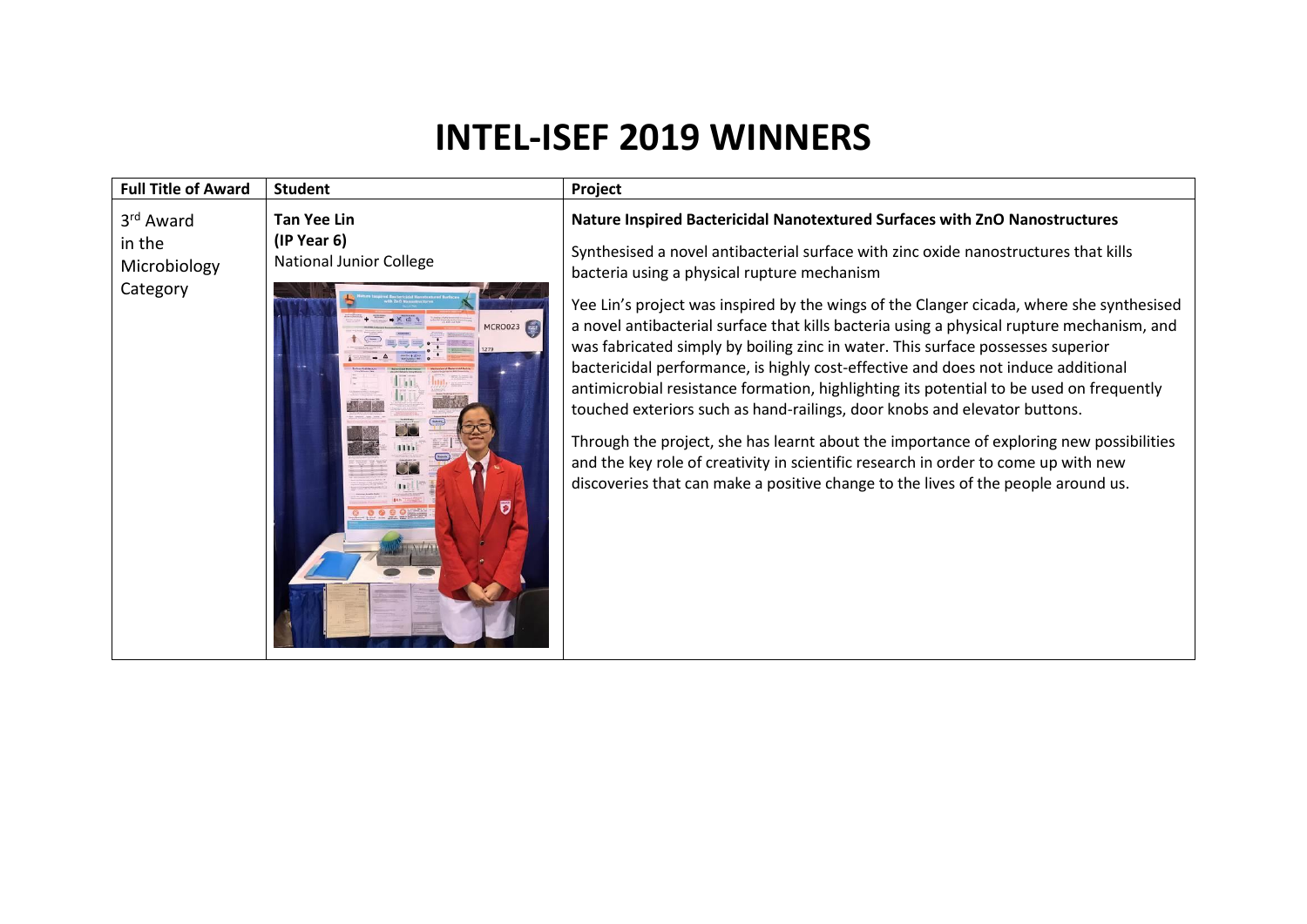| <b>Full Title of Award</b>                                           | <b>Student</b>                                                                                                       | Project                                                                                                                                                                                                                                                                                                                                                                                                                                                                                                                                                                                                                                                                                                                                                                                                                                                                                                                                                                                  |
|----------------------------------------------------------------------|----------------------------------------------------------------------------------------------------------------------|------------------------------------------------------------------------------------------------------------------------------------------------------------------------------------------------------------------------------------------------------------------------------------------------------------------------------------------------------------------------------------------------------------------------------------------------------------------------------------------------------------------------------------------------------------------------------------------------------------------------------------------------------------------------------------------------------------------------------------------------------------------------------------------------------------------------------------------------------------------------------------------------------------------------------------------------------------------------------------------|
| 3 <sup>rd</sup> Award<br>in the Materials<br><b>Science Category</b> | <b>Jovan Yap Zheng Feng</b><br>(IP Year 6)<br>Dunman High School<br><b>MATS020</b><br>雪<br>rgents Analysed usin<br>Б | <b>Effectiveness of Detergents Analysed using Rotating Magnetic Nanoparticles</b><br>Developed an innovative technique to determine the effectiveness of detergents using<br>rotating magnetic nanoparticles and magnetic impedance spectrometer<br>Jovan's project involved the development of an innovative detergent characterisation<br>technique that is environmentally friendly, cheap and fast. This involved mixing<br>magnetic nanoparticles with detergents and placing them in a rotating magnetic field.<br>The breakthrough of this project was the discovery that the strength of detergent could<br>be tested by determining the amount of coating on the magnetic nanoparticles that the<br>detergent has broken down.<br>Despite the tough journey of research, Jovan gained personal fulfilment through hard<br>work and determination. He acknowledged that process trumps results, and focused<br>more on gaining insights and personal growth from the experience. |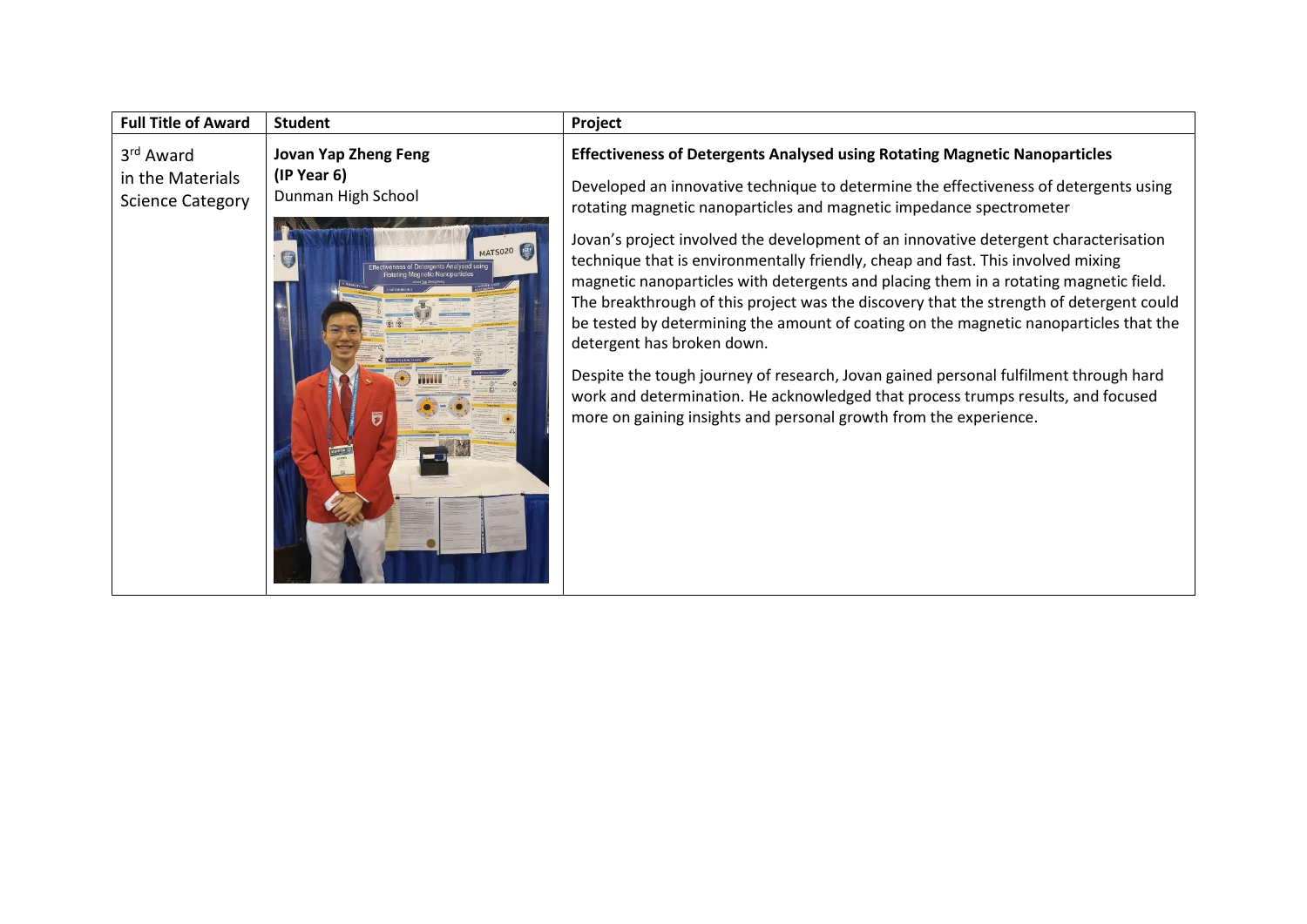| <b>Full Title of Award</b>                                           | <b>Student</b>                                                                                       | Project                                                                                                                                                                                                                                                                                                                                                                                                                                                                                                                                                                                                                                                                                                                                                                                                                                                                                                                                                                                                                                                                                                                                                                    |
|----------------------------------------------------------------------|------------------------------------------------------------------------------------------------------|----------------------------------------------------------------------------------------------------------------------------------------------------------------------------------------------------------------------------------------------------------------------------------------------------------------------------------------------------------------------------------------------------------------------------------------------------------------------------------------------------------------------------------------------------------------------------------------------------------------------------------------------------------------------------------------------------------------------------------------------------------------------------------------------------------------------------------------------------------------------------------------------------------------------------------------------------------------------------------------------------------------------------------------------------------------------------------------------------------------------------------------------------------------------------|
| 3 <sup>rd</sup> Award<br>in the Materials<br><b>Science Category</b> | Tan Yi Jie, Valerie<br><b>Kwek Zhong Wei, Isaac</b><br>(IP Year 6)<br>Dunman High School<br>MATS027T | Zinc Oxide-Capped Carbon Nanoforest: Novel Method of Defects Engineering via<br><b>Focused-Laser-Beam Modification</b><br>Research on a novel approach of defect-introduction into zinc oxide-capped carbon<br>nanoforest via focused-laser-beam to enhance its field emission properties<br>Using a focused laser beam, Isaac and Valerie synthesised a new material by controlling<br>defect-introduction on a zinc oxide-capped carbon nanoforest for the use of field<br>emission. This new material produced a higher current stability and required a lower<br>turn-on voltage than current field emitters which shows potential to reduce costs. To<br>prevent over-heating of this new material, they discovered the synergistic effect of field<br>emission together with photo-enhancement to produce an even higher current.<br>Throughout their research journey, Isaac and Valerie felt privileged to be mentored by<br>passionate and experienced scientists, and connected with many inspirational and<br>amazing individuals with common love for science. They felt that the process was<br>undoubtedly mentally, emotionally and spiritually fulfilling. |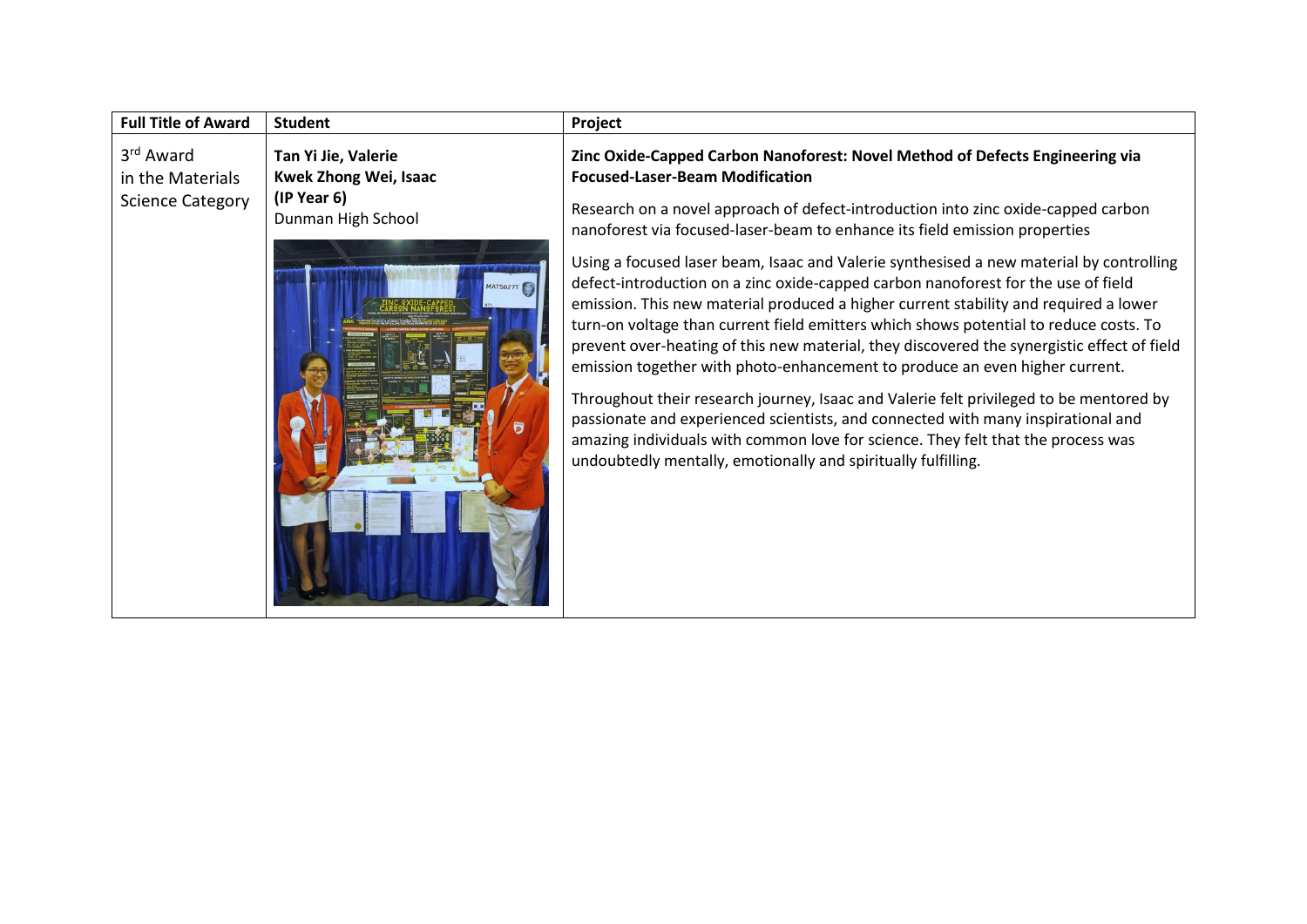| <b>Full Title of Award</b>                                              | <b>Student</b>                                                                                                                                              | Project                                                                                                                                                                                                                                                                                                                                                                                                                                                                                                                                                                                                                                    |
|-------------------------------------------------------------------------|-------------------------------------------------------------------------------------------------------------------------------------------------------------|--------------------------------------------------------------------------------------------------------------------------------------------------------------------------------------------------------------------------------------------------------------------------------------------------------------------------------------------------------------------------------------------------------------------------------------------------------------------------------------------------------------------------------------------------------------------------------------------------------------------------------------------|
| 4 <sup>th</sup> Award<br>in the<br>Engineering<br>Mechanics<br>Category | Natalie Elizabeth Yam<br>(Individual)<br>IP Year 6<br>Anglo-Chinese School (Independent)<br>FNMC030<br><b>RIGAMI PAPER PARACHUTES</b><br>IN HADR OPERATIONS | <b>Origami Paper Parachutes in HADR Operations</b><br>Designed and tested origami paper parachutes for use in humanitarian aid and<br>disaster relief operations<br>Natalie designed and tested origami paper parachutes for use in humanitarian aid and<br>disaster relief operations. Through experimentation, her origami paper parachute<br>showed potential as a viable alternative to conventional parachutes that are non-<br>biodegradable.<br>Through the project, she learnt to enjoy the process of discovery instead of being<br>fixated on getting results. She also learnt the value of perseverance in the face of failure. |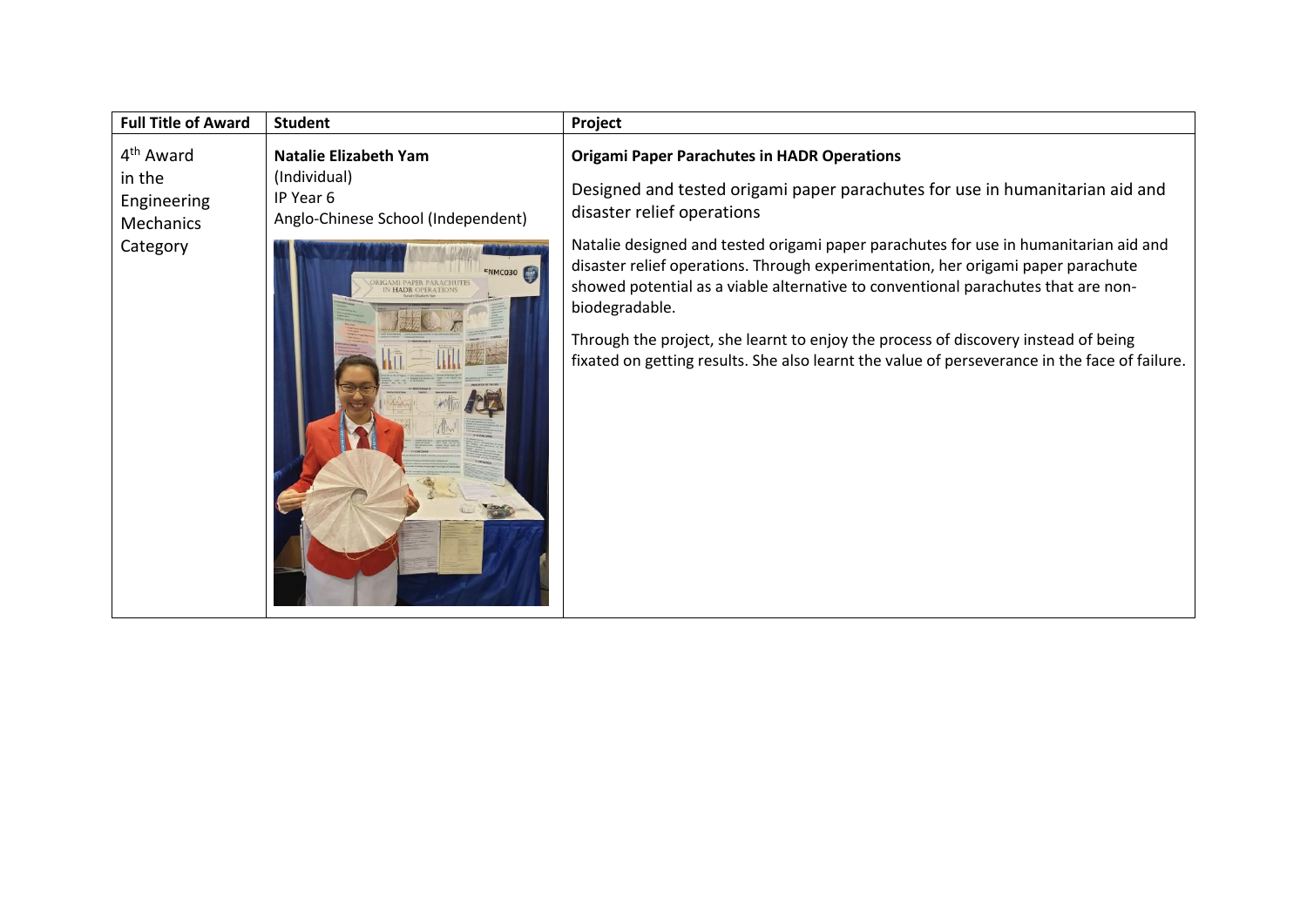| <b>Full Title of Award</b>                                                                 | <b>Student</b>                                                                                                       | Project                                                                                                                                                                                                                                                                                                                                                                                                                                                                                                                                                                                                                                                                                                                                                                                       |
|--------------------------------------------------------------------------------------------|----------------------------------------------------------------------------------------------------------------------|-----------------------------------------------------------------------------------------------------------------------------------------------------------------------------------------------------------------------------------------------------------------------------------------------------------------------------------------------------------------------------------------------------------------------------------------------------------------------------------------------------------------------------------------------------------------------------------------------------------------------------------------------------------------------------------------------------------------------------------------------------------------------------------------------|
| 4 <sup>th</sup> Award<br>in the Robotics<br>and Intelligent<br><b>Machines</b><br>Category | Liu Haohui<br>(IP Year 5)<br>Raffles Institution<br>DATA ANALYTICS FOR<br><b>S DETECTION</b><br>$\overline{\bullet}$ | <b>Data Analytics for Fake News Detection</b><br>Developed an effective machine-learning approach to detect fake-news which is<br>location-independent and able to detect fake news early, requiring only the text of the<br>article<br>In order to combat the rise of fake news, Haohui developed a machine-learning<br>approach of detecting fake news early and with high accuracy. Regardless of the source<br>of news, this approach analyses the text of the article directly to determine if it is real or<br>fake.<br>Haohui had a lot of fun doing this project as she learnt how to apply machine learning<br>techniques to solve real world problems. She enjoyed the self-directed learning process<br>through utilising online resources to solve problems that she encountered. |